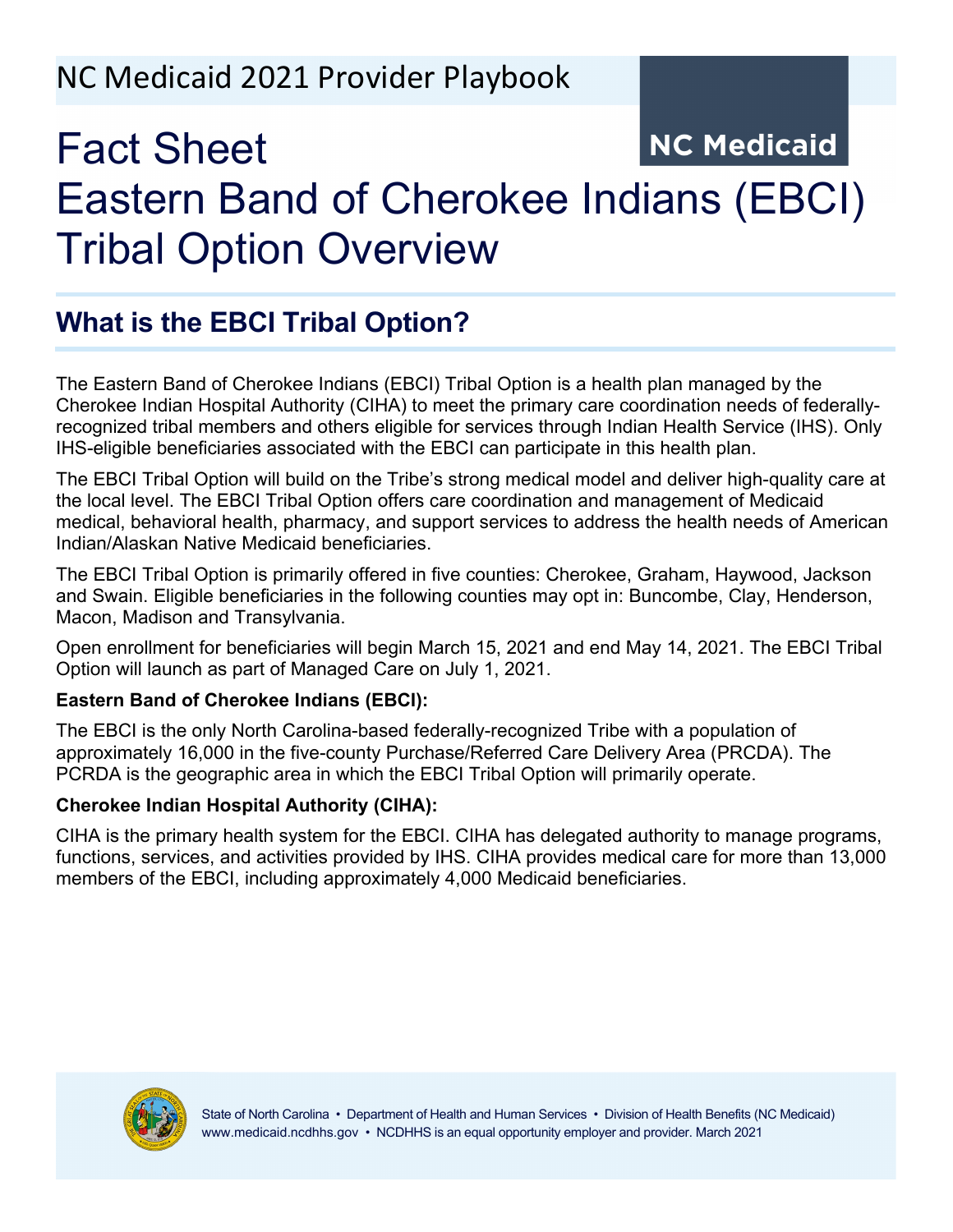



Local DSS will continue to determine Medicaid Eligibility and direct beneficiaries to the proper support system. Enrollment Broker will provide beneficiary support through choice counseling. Health plans will provide beneficiary support through member services lines and IVR.

| <b>MILESTONE</b>                                                               | <b>IMPORTANCE</b>                                                                                                                                                                                                                                                                       | <b>TIMELINE</b>         | <b>WHO CAN HELP?</b>                                                                              |
|--------------------------------------------------------------------------------|-----------------------------------------------------------------------------------------------------------------------------------------------------------------------------------------------------------------------------------------------------------------------------------------|-------------------------|---------------------------------------------------------------------------------------------------|
| <b>Enrollment</b><br><b>Packets mailed</b><br>from Enrollment<br><b>Broker</b> | Current beneficiaries will receive details by<br>mail on who in their household may choose<br>to enroll in a health plan, what plans they<br>have to choose from, and how they can<br>enroll. Beneficiaries may select a primary<br>care provider (PCP) and enroll in a health<br>plan. | Beginning 3/1/2021      | Beneficiaries can<br>contact the Enrollment<br>Broker for assistance.                             |
| Open<br><b>Enrollment</b>                                                      | Beneficiaries may select a PCP and enroll in<br>a health plan.                                                                                                                                                                                                                          | $3/15/2021 - 5/14/2021$ | Beneficiaries can<br>contact the Enrollment<br>Broker for assistance.                             |
| <b>Auto-Enrollment</b>                                                         | Beneficiaries will be auto-enrolled in the<br>EBCI Tribal Option if they do not select a<br>different health plan and their current PCP is<br>an EBCI Tribal Option network provider.                                                                                                   | 5/15/2021               | Beneficiaries can<br>contact the Enrollment<br>Broker for assistance.                             |
| Day 1 - Health<br><b>Plan Effective</b><br><b>Date</b>                         | Beneficiaries in NC Medicaid Managed Care<br>will now receive Medicaid services from their<br>health plan.                                                                                                                                                                              | 7/1/2021                | Beneficiaries can<br>contact their health plan<br>and/or the Enrollment<br>Broker for assistance. |

*\*Dates are approximate and subject to change*

For more information on the EBCI Tribal Option beneficiary enrollment process including timelines and eligibility criteria, please refer to the **County Playbook: EBCI Tribal Option** page.